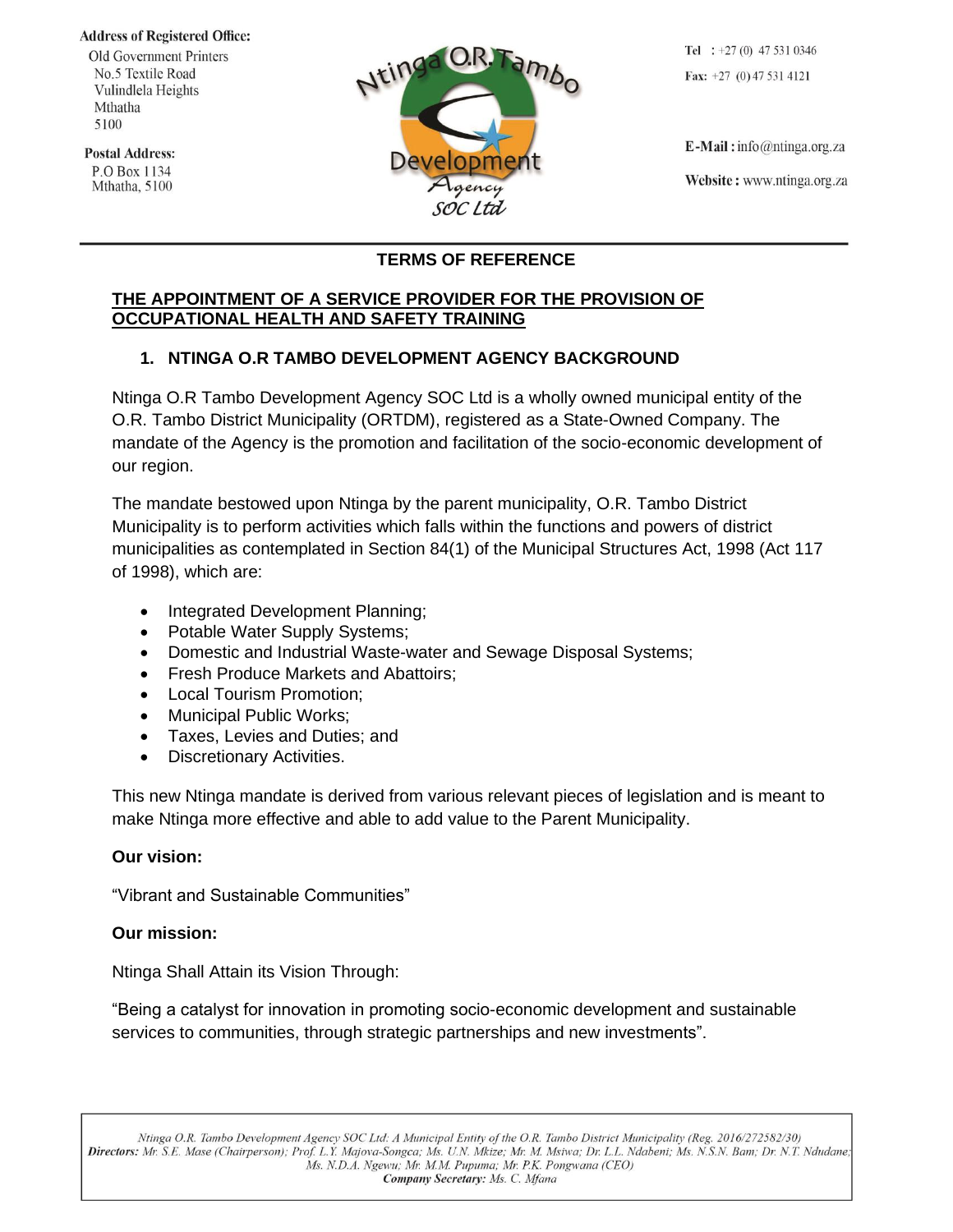# **2. PROJECT BACKGROUND**

The Agency is looking for an experienced service provider to give an induction of health and safety principles to new personnel and the person (s) credited with this unit standard is able to explain the duties of both the employees and employers with regard to Occupational Safety and Heath in the workplace. Learners will be able to understand the requirements that apply to persons entering the workplace and performing any duties therein as well as the requirements for the use of Personal Protective Equipment (PPE), housekeeping and emergency procedures that apply to the workplace.

### **3. SCOPE OF WORK**

Ntinga O.R. Tambo Development Agency SOC Ltd therefore requires a service provider to provide Occupational Health and Safety Training to 25 Agency Employees for a duration of 2 days. Below are the minimum requirements:

SAQA ID`: 74269 Qualification Title: Occupational Health, Safety and Environment Service Provider: Must be Seta Accredited No of Participants: 25 Duration: 2 days

| <b>SAQA US ID</b>                              | <b>UNIT STANDARD TITLE</b>                                             |                                                    |                                        |                                       |  |
|------------------------------------------------|------------------------------------------------------------------------|----------------------------------------------------|----------------------------------------|---------------------------------------|--|
| 259639                                         | Explain basic health and safety principles in and around the workplace |                                                    |                                        |                                       |  |
| <b>ORIGINATOR</b>                              |                                                                        |                                                    |                                        |                                       |  |
| SGB Occupational Health and Safety             |                                                                        |                                                    |                                        |                                       |  |
|                                                |                                                                        | PRIMARY OR DELEGATED QUALITY ASSURANCE FUNCTIONARY |                                        |                                       |  |
|                                                |                                                                        |                                                    |                                        |                                       |  |
| <b>FIELD</b>                                   |                                                                        |                                                    | <b>SUBFIELD</b>                        |                                       |  |
| Field 09 - Health Sciences and Social Services |                                                                        | <b>Preventive Health</b>                           |                                        |                                       |  |
| <b>ABET BAND</b>                               | <b>UNTT</b><br><b>STANDARD</b><br><b>TYPE</b>                          | PRE-2009 NQF LEVEL                                 | <b>NQF LEVEL</b>                       | <b>CREDITS</b>                        |  |
| Undefined                                      | Regular                                                                | Level <sub>2</sub>                                 | NQF Level 02                           | 4                                     |  |
| <b>REGISTRATION STATUS</b>                     |                                                                        | <b>REGISTRATION</b><br><b>START DATE</b>           | <b>REGISTRATION</b><br><b>END DATE</b> | <b>SAQA DECISION</b><br><b>NUMBER</b> |  |
| Reregistered                                   |                                                                        | 2018-07-01                                         | 2023-06-30                             | SAQA 06120/18                         |  |
|                                                | <b>LAST DATE FOR ENROLMENT</b><br><b>LAST DATE FOR ACHIEVEMENT</b>     |                                                    |                                        |                                       |  |
| 2024-06-30                                     | 2027-06-30                                                             |                                                    |                                        |                                       |  |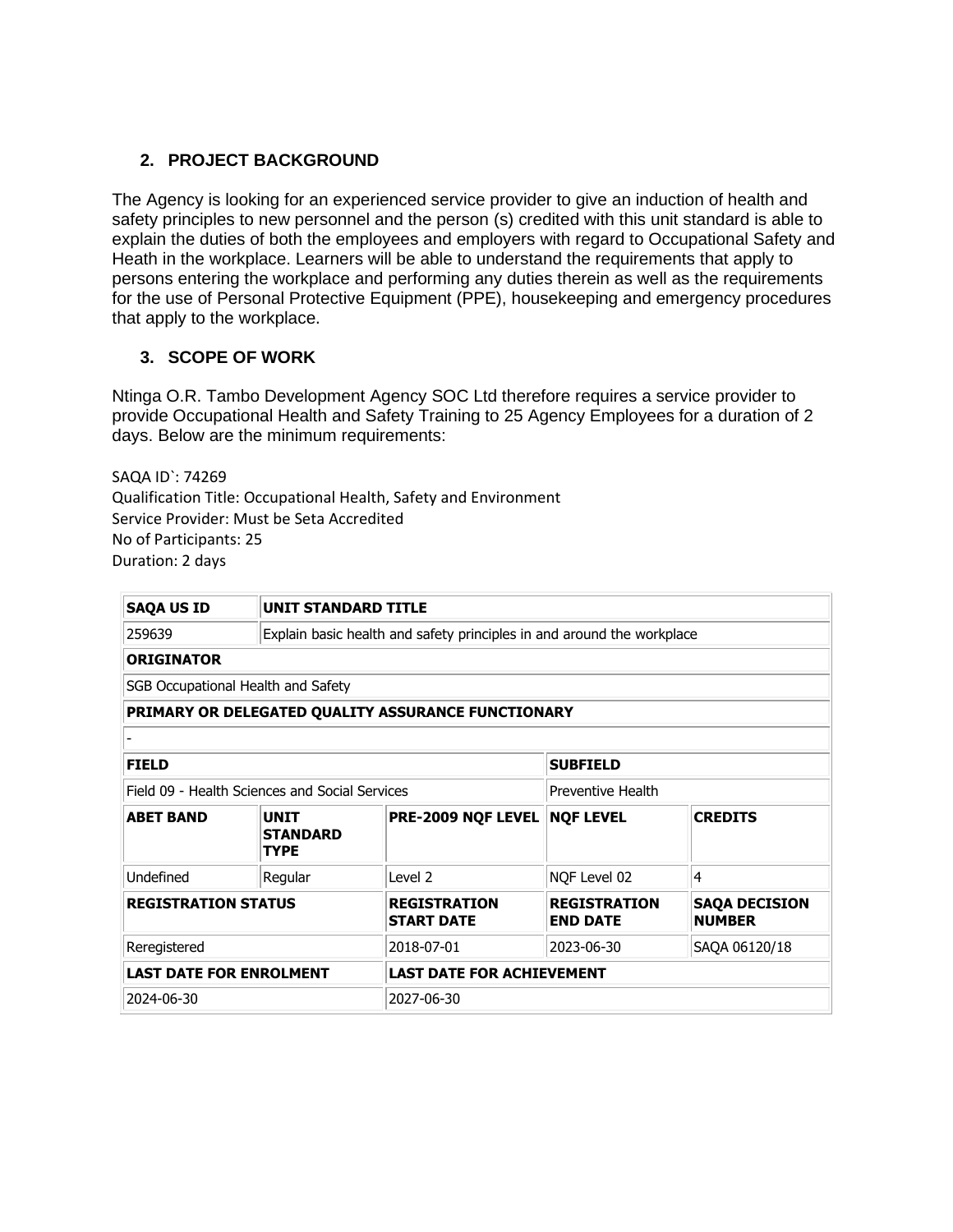# **4. EVALUATION CRITERIA**

Responses will be evaluated on two stages. The first stage being the functionality and the second stage being the price and preference.

## **4.1 TECHNICAL EVALUATION CRITERIA STAGE 1A:**

# **4.1.1 SUBMISSION OF FICA DOCUMENTS**

The following compulsory documentation must be submitted with the proposal:

## **FICA REQUIREMENTS AND ADDITIONAL INFORMATION REQUIRED**

|                  | Authenticated copies are permissible                                                                                                                                                                                                                                                                                                                                                                                                                                 |                         |
|------------------|----------------------------------------------------------------------------------------------------------------------------------------------------------------------------------------------------------------------------------------------------------------------------------------------------------------------------------------------------------------------------------------------------------------------------------------------------------------------|-------------------------|
| No.              | <b>Document</b>                                                                                                                                                                                                                                                                                                                                                                                                                                                      | Checked<br>$(\sqrt{X})$ |
| 1 <sub>1</sub>   | Company profile;                                                                                                                                                                                                                                                                                                                                                                                                                                                     |                         |
| $\overline{2}$ . | B-BBEE certificate: Only SANAS or SWORN Affidavits shall be<br>accepted;                                                                                                                                                                                                                                                                                                                                                                                             |                         |
| 3.               | Company registration (CIPC) and Company Documents;                                                                                                                                                                                                                                                                                                                                                                                                                   |                         |
| $\overline{4}$ . | Power of Attorney/ Letter of Authority / and/or Resolution Authorizing<br>the Director to sign all the document;                                                                                                                                                                                                                                                                                                                                                     |                         |
| 5.               | Proof of Audited Financial Statements of 3 latest consecutive years;                                                                                                                                                                                                                                                                                                                                                                                                 |                         |
| 6.               | 6.1 Confirmation of Residential Address or Business Address                                                                                                                                                                                                                                                                                                                                                                                                          |                         |
|                  | 6.2 Proof of residence of directors                                                                                                                                                                                                                                                                                                                                                                                                                                  |                         |
| 7.               | SARS Registration and Valid Tax Clearance Certificate must be valid<br>at the time of the submitting this Bid Document;                                                                                                                                                                                                                                                                                                                                              |                         |
| 8.               | <b>VAT Registration Certificate;</b>                                                                                                                                                                                                                                                                                                                                                                                                                                 |                         |
| 9.               | CV, ID Copies and Profile of Directors, Team Members and<br><b>Supporting Staff Members;</b>                                                                                                                                                                                                                                                                                                                                                                         |                         |
| 10.              | Company Organogram with Positions;                                                                                                                                                                                                                                                                                                                                                                                                                                   |                         |
| 11.              | Proof that the service provider is authorized by SETA to provide<br>training with NQF Level 02- Attach Seta accreditation certificate,                                                                                                                                                                                                                                                                                                                               |                         |
| 12.              | Joint Venture Agreement/ Consortium/ Sub Contracting Agreement,<br>Signed (where applicable);                                                                                                                                                                                                                                                                                                                                                                        |                         |
| 13.              | Current and completed contracts with contactable references and<br>values of the contracts:                                                                                                                                                                                                                                                                                                                                                                          |                         |
| 14.              | A letter from the bank which stipulates your company's financial risk in<br>terms of low, medium or high in terms of financial standing at the bank<br>i.e. bank rating letter, (not more than 3 months old);                                                                                                                                                                                                                                                        |                         |
| 15.              | Proposal/Methodology/ Approach;                                                                                                                                                                                                                                                                                                                                                                                                                                      |                         |
| 16.              | Project Plan with clear time lines (This must address all the phases of<br>the project);                                                                                                                                                                                                                                                                                                                                                                             |                         |
| 17.              | 19.1. MBD 1 - Invitation to Bids<br>19.2. MBD 2 - Tax Clearance Certificate Requirement<br>19.3. MBD 3.2 - Price Schedule (Firm prices)<br>19.4. MBD 4 - Declaration of Interest<br>19.5. MBD 5 - National Development Planning Programme<br>19.6. MBD 6.1 - Preference points claim form in terms of the<br><b>Preferential Procurement Regulations</b><br>19.7. MBD 8 - Declaration of Bidders Supply Chain Practices<br>19.8. MBD 9 - Certificate of Independence |                         |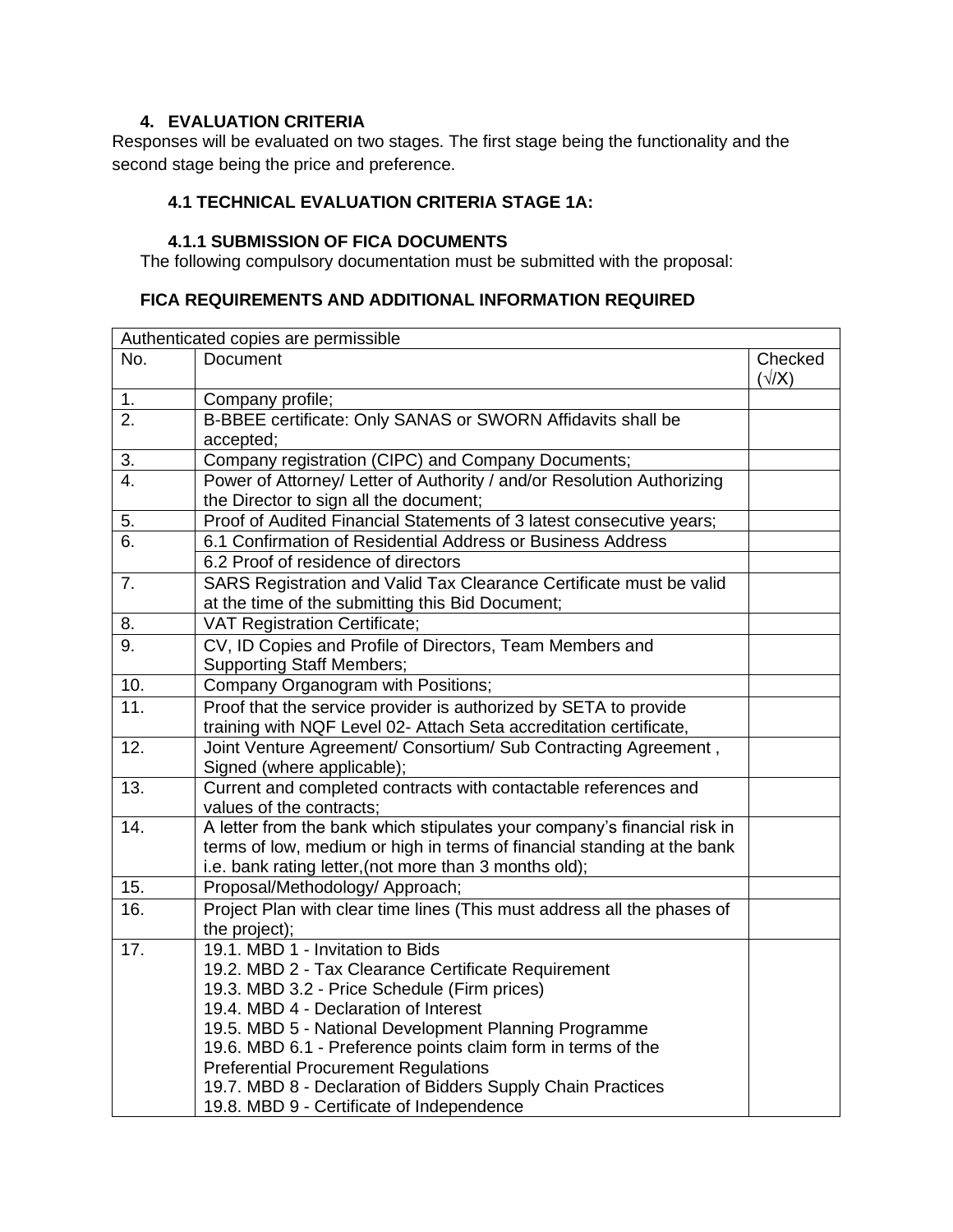**NOTE:**

- **Please Tick (√) if available and (X) if not available.**
- **Tax Clearance Certificate must be valid at time of submitting this bid document.**
- **In case of a Consortium, Joint Venture or Subcontractor, the documents listed above must be submitted for each Consortium/JV member or subcontractor as well as certified copy of a relevant agreement.**
- **It must be noted that the evaluation of the proposal will be conducted in line with the scope of work indicated in this document.**
- **Only SANAS or SWORN AFFIDAVIT B-BBEE certificates shall be accepted.**
- **Non-submission of the above documents will render this tender invalid.**

# **4.2 TECHNICAL/FUNCTIONALITY - STAGE 1B**

In order to qualify for the next stage of evaluation, the Bidder must score a minimum of 70 points.

### **The following functionality criteria will be applicable.**

| A                                                         | B                                                                                                                                                                                                                                                                      | C             | D                                                                                                                                              |
|-----------------------------------------------------------|------------------------------------------------------------------------------------------------------------------------------------------------------------------------------------------------------------------------------------------------------------------------|---------------|------------------------------------------------------------------------------------------------------------------------------------------------|
| <b>CRITERIA</b>                                           | <b>DESCRIPTION</b>                                                                                                                                                                                                                                                     | <b>WEIGHT</b> | Portfolio of<br>Evidence (POE)                                                                                                                 |
| <b>Company Experience</b>                                 | The company must have at<br>least five (5) years accreditation<br>with SAQA in provision of OHS.                                                                                                                                                                       | 40            | Proof of years in<br><b>OHS Training (SAQA</b><br>Certificate)                                                                                 |
| Proposal,<br>Methodology,<br>Approach and<br>Project Plan | A clearly defined Proposal<br>including:<br>Detailed Project plan with clear<br>time lines<br>Detailed process Plan on how the<br>training will be conducted i.e.<br>Provide a detailed methodology<br>including how the Service Provider<br>will conduct the training | 20            | <b>Detailed Project</b><br>Plan, Process Plan,<br>Methodology and<br>Approach                                                                  |
| Testimonials or<br>references                             | Testimonials or references<br>(confirmed by client other than<br>Ntinga O.R.Tambo Development<br>Agency SOC LTD) of conducting<br>OHS training for a minimum of<br>three (3) years                                                                                     | 20            | Testimonials of the<br>references on the<br>respective company<br>letterheads including<br>the contact person<br>with their contact<br>details |
| Facilitator<br>Experience                                 | Facilitator must have at least<br>five (5) years experience<br>in<br>facilitation of OHS training                                                                                                                                                                      | 10            | Attach CV of all<br>facilitators who will<br>be involved in the<br>training                                                                    |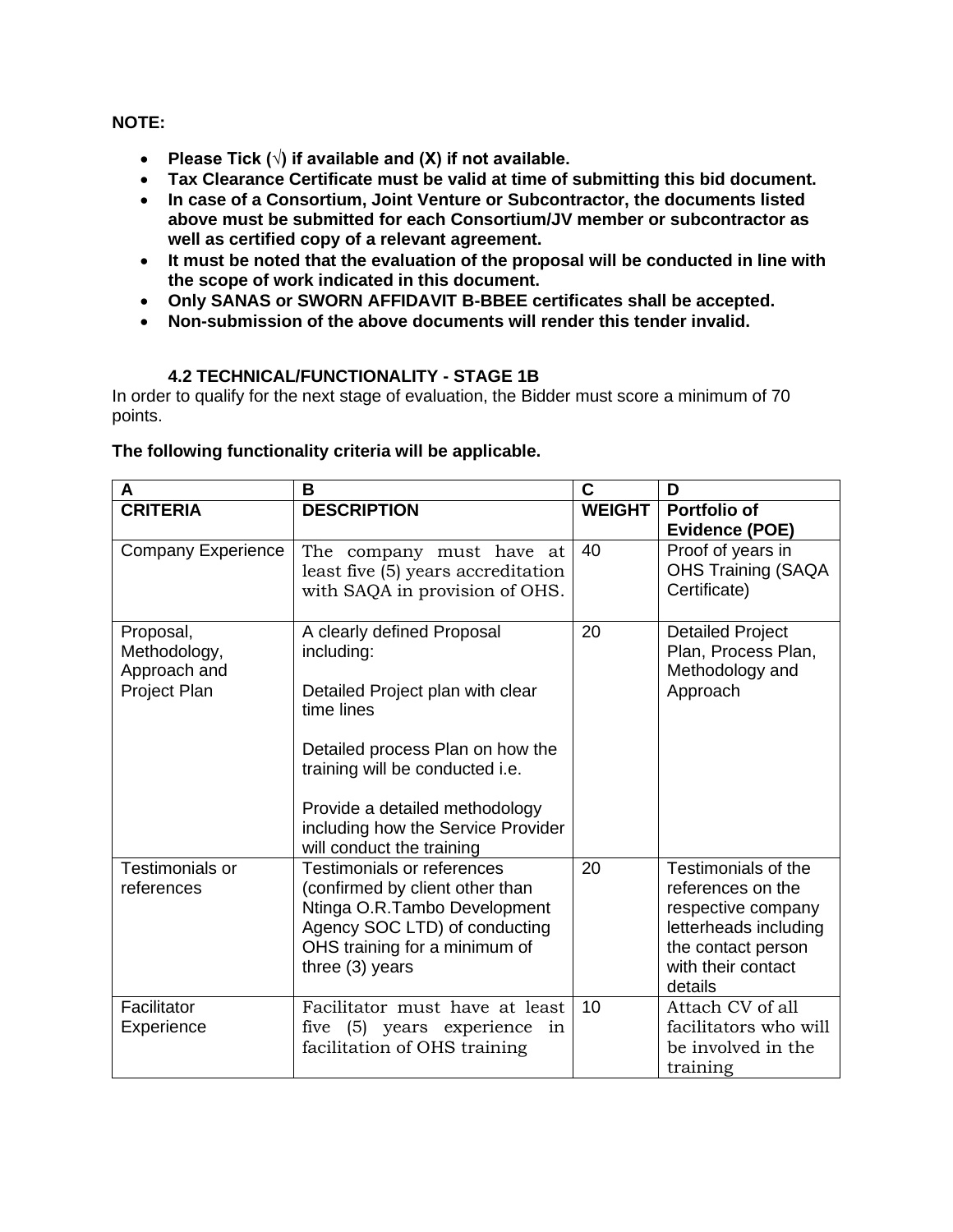| Venue | Must be around Kokstad | 10 | Proof of venue    |
|-------|------------------------|----|-------------------|
|       |                        |    | booked or to be   |
|       |                        |    | booked in Kokstad |

## **4.3 STAGE 2- Price and Preference**

Quotations will be evaluated according to the 80/20-point system in compliance with Preferential Procurement Policy Framework Act and that prevailing of 2017.

| <b>CRITERIA</b>                                 | <b>DESCRIPTION</b>                                                                                                                         | <b>PRICE</b><br>(Points) | <b>BBEE</b><br>(Points) |
|-------------------------------------------------|--------------------------------------------------------------------------------------------------------------------------------------------|--------------------------|-------------------------|
| Fee to be charged<br>(Price) and BBBEE<br>Level | 80/20 preference point system for<br>acquisition of goods or services for<br>Rand value equal to or above R30 000<br>and up to R50 million | 80                       | 20                      |

# **5. PROFILE OF TENDERING COMPANY**

Bidders are required to attach to their quotation a short summary of their operations including:

5.1 A background of the company, policies and actual achievements. Breakdown of shareholding percentages in respect of Black Economic Empowerment and previously disadvantaged persons within the company.

5.2 A brief outline of the length of time operating in the Short-term Insurance industry, the extent, nature and area of current operations and approximate numbers of support staff employed within the company that will interact with the Entity;

5.3 A list of current contracts held by the company, corporation, division or branch that will be supplying the service as well as telephone and fax numbers of senior persons of such clients who could be contacted for references;

### **6. CONFIDENTIALITY**

6.1 A contractual pre-requisite is to comply with the Entity's Confidentiality Agreements. It must be noted that all company information is confidential. Once appointed, the successful bidder will be expected to enter into a Confidentiality Agreement with the Entity.

### **9. REASONS FOR DISQUALIFICATION**

9.1 Ntinga O.R.Tambo Development Agency reserves the right to disqualify any bidder, who does any one or more of the following, and such disqualification may take place without prior notice to the offending bidder, however the bidder will be notified in writing of such disqualification:

9.1.1 Bidder who do not submit a valid and original Tax Clearance Certificate on the closing date and time of the bid;